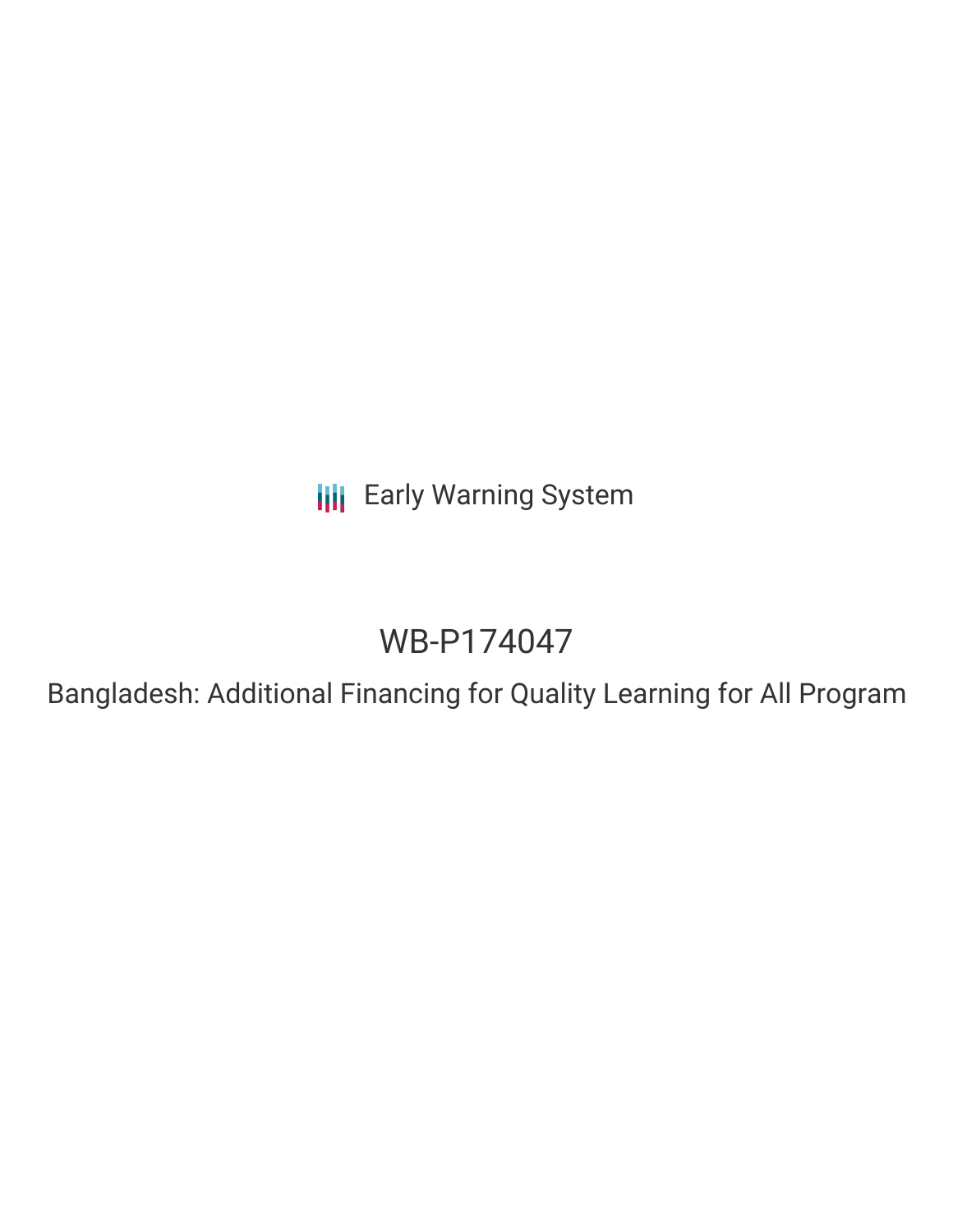

### **Quick Facts**

| <b>Countries</b>               | Bangladesh                  |
|--------------------------------|-----------------------------|
| <b>Financial Institutions</b>  | World Bank (WB)             |
| <b>Status</b>                  | Proposed                    |
| <b>Bank Risk Rating</b>        |                             |
| <b>Voting Date</b>             | 2021-05-27                  |
| <b>Borrower</b>                | Government of Bangladesh    |
| <b>Sectors</b>                 | <b>Education and Health</b> |
| <b>Investment Amount (USD)</b> | \$43.90 million             |
| <b>Project Cost (USD)</b>      | \$18,083.90 million         |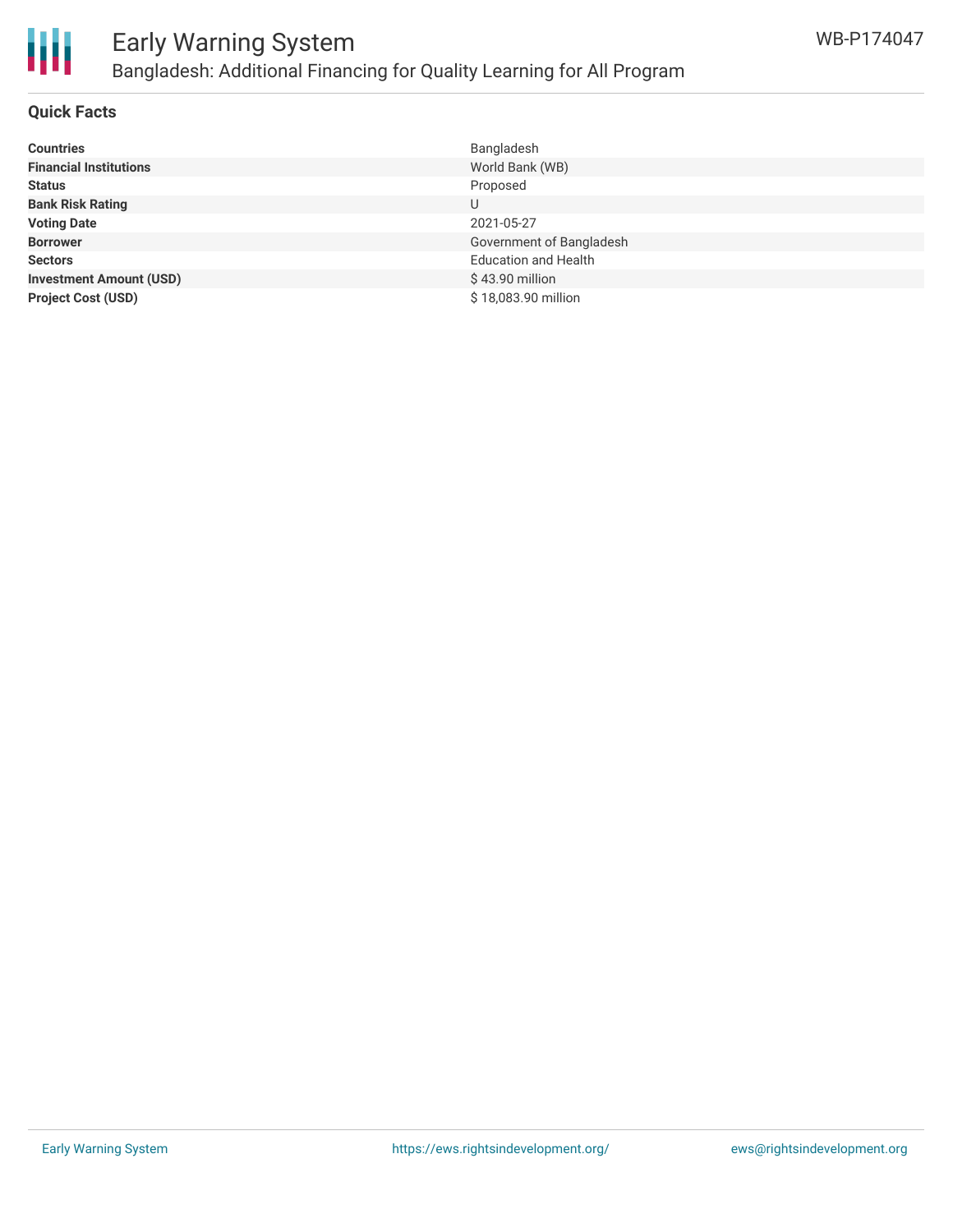

# **Project Description**

According to the bank's documents, "The objective of the Program is to improve the quality of and enhance equitable access to education from pre-primary to grade 5."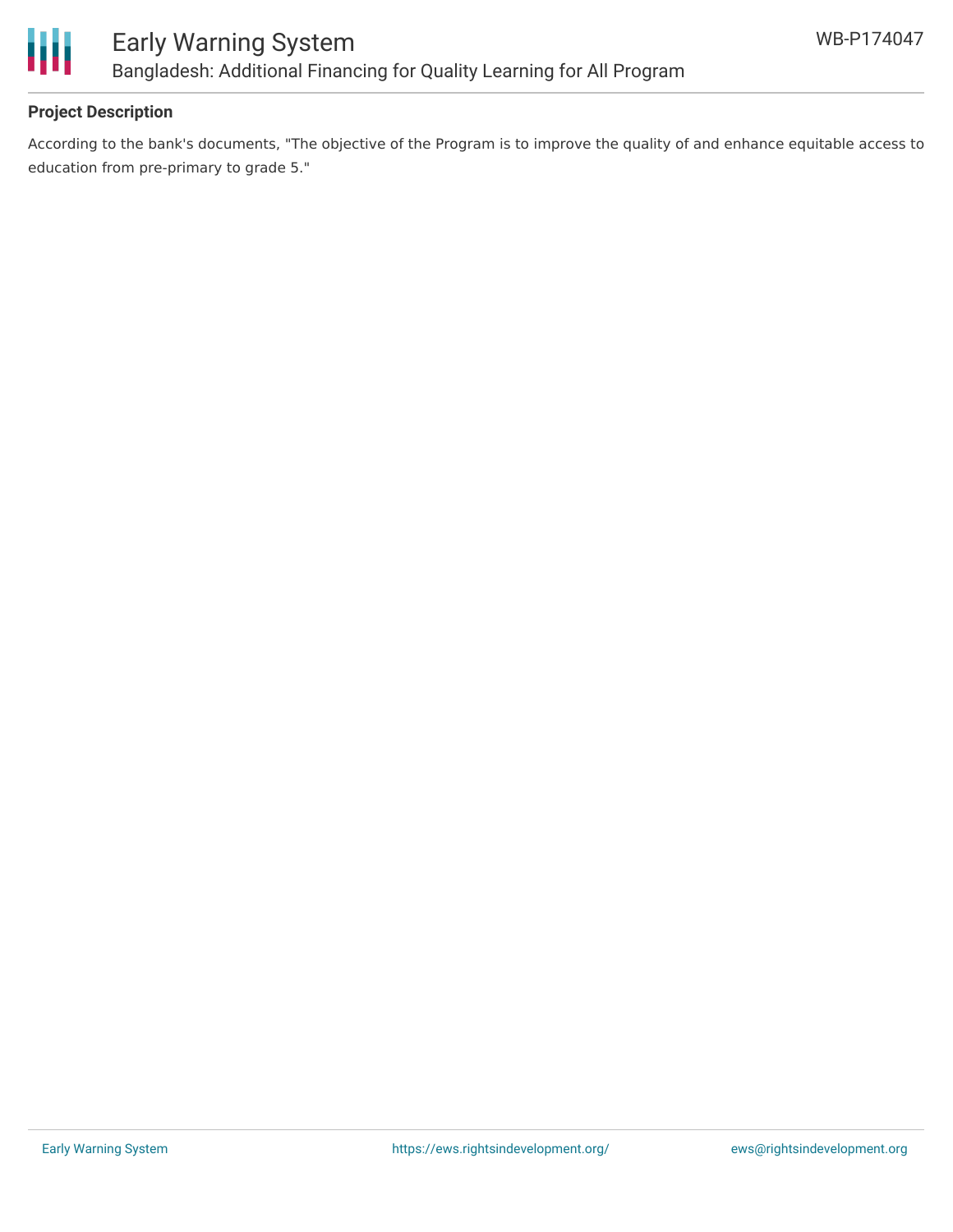

# **Investment Description**

World Bank (WB)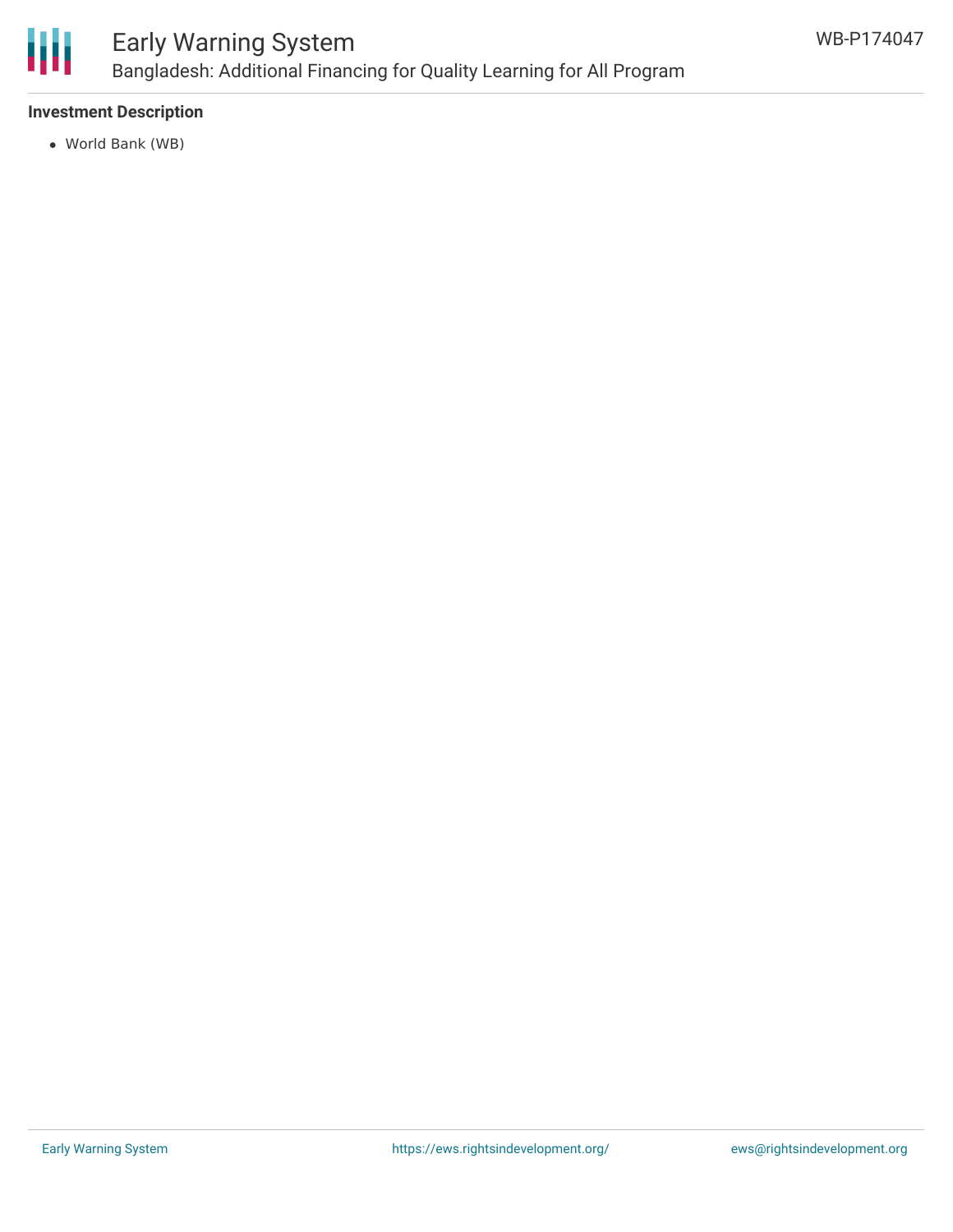

# **Contact Information**

World Bank Tashmina Rahman, Education Spec. Telephone No:5764+4365 [trahman3@worldbank.org](mailto:trahman3@worldbank.org) Peter Darvas, Senior Economist Telephone No:+1-202-473-2961 [pdarvas@worldbank.org](mailto:pdarvas@worldbank.org) Keiko Inoue, Practice Leader Telephone No:5777+8264 / 84-24-39378264 kinoue@worldbank.org

#### ACCESS TO INFORMATION

To submit an information request for project information, you will have to create an account to access the Access to Information request form. You can learn more about this process at: https://www.worldbank.org/en/access-toinformation/request-submission

#### ACCOUNTABILITY MECHANISM OF THE WORLD BANK

The World Bank Inspection Panel is the independent complaint mechanism and fact-finding body for people who believe they are likely to be, or have been, adversely affected by a World Bank-financed project. If you submit a complaint to the Inspection Panel, they may investigate to assess whether the World Bank is following its own policies and procedures for preventing harm to people or the environment. You can contact the Inspection Panel or submit a complaint by emailing ipanel@worldbank.org. Information on how to file a complaint and a complaint request form are available at: https://www.inspectionpanel.org/how-tofile-complaint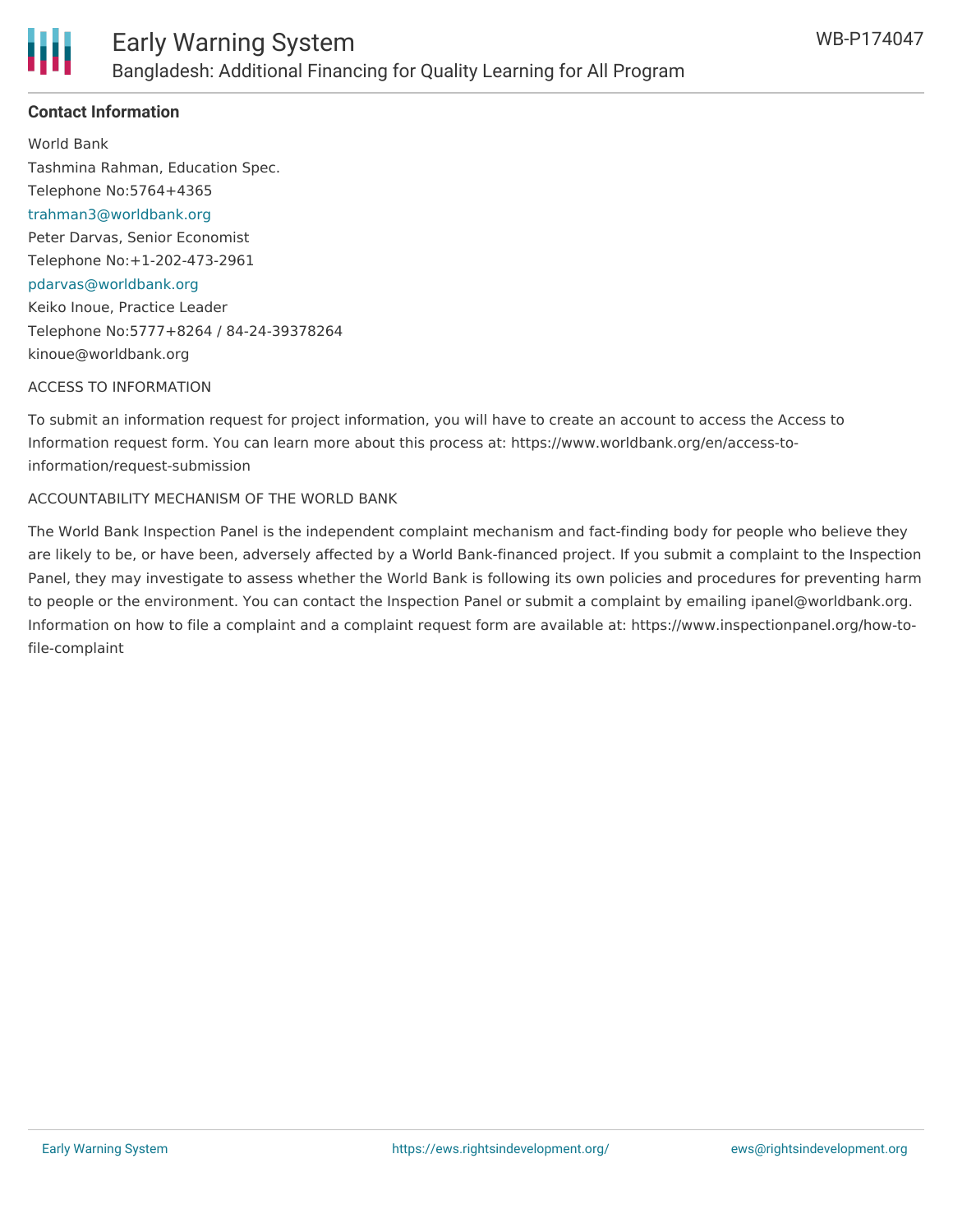

### **Bank Documents**

• Additional Financing Concept [Environmental](https://ewsdata.rightsindevelopment.org/files/documents/47/WB-P174047.pdf) and Social Review Summary [\[Original](http://documents1.worldbank.org/curated/en/288501596742401225/pdf/Concept-Additional-Financing-Environmental-and-Social-Review-Summary-ESRS-Bangladesh-Additional-Financing-for-Quality-Learning-for-All) Source]